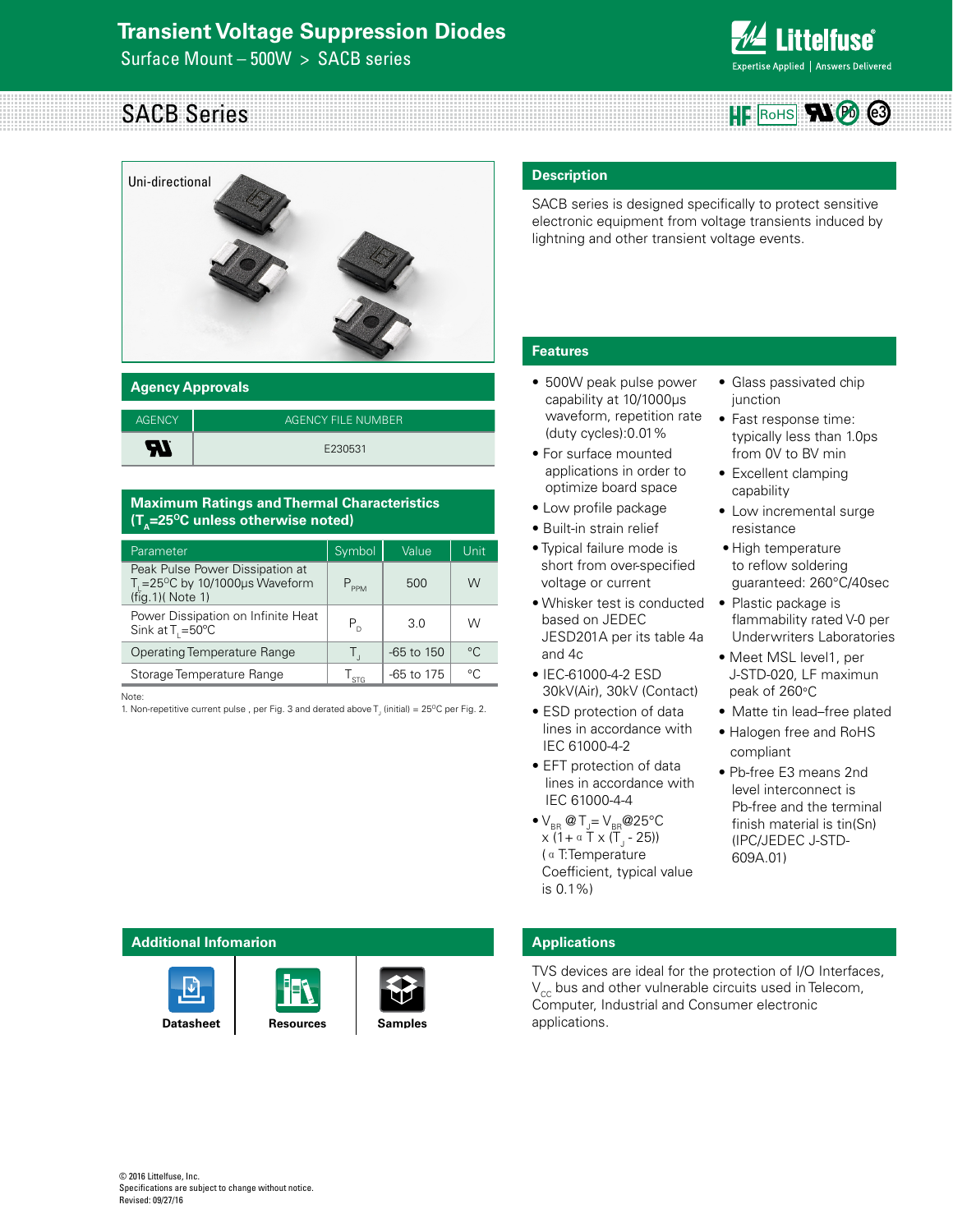# **Transient Voltage Suppression Diodes**

Surface Mount – 500W > SACB series

| Electrical Characteristics (T <sub>A</sub> =25°C unless otherwise noted) |                 |                                            |                                                                                |                                                                       |                                                                         |                                                                          |                                                                 |                                                                  |                                                                                     |                                                                                         |                    |
|--------------------------------------------------------------------------|-----------------|--------------------------------------------|--------------------------------------------------------------------------------|-----------------------------------------------------------------------|-------------------------------------------------------------------------|--------------------------------------------------------------------------|-----------------------------------------------------------------|------------------------------------------------------------------|-------------------------------------------------------------------------------------|-----------------------------------------------------------------------------------------|--------------------|
| Part<br>Number                                                           | Marking<br>Code | Stand-Off<br>Voltage V <sub>R</sub><br>(V) | <b>Minimum</b><br><b>Breakdown</b><br>Voltage at I<br>$=1.0MA$<br>$V_{BB}$ (V) | Maximum<br>Reverse<br>Leakage at<br>$I_{\rm R}$ @ $V_{\rm R}$<br>(uA) | Maximum<br>Clamping<br>Voltage at<br>$I_{\text{pp}} = 5.0A$<br>$V_c(V)$ | Maximum<br>Peak<br>Pulse<br>Current per<br>(Fig.3)<br>$I_{\text{pp}}(A)$ | Maximum<br><b>Junction</b><br>Capacitance<br>at<br>0 Volts (pF) | Working<br>Inverse<br><b>Blocking</b><br>Voltage<br>$V_{WIB}(V)$ | Inverse<br><b>Blocking</b><br>Leakage<br>Current at<br>$V_{WIB}$ $Q I_{IB}$<br>(mA) | Peak Inverse<br><b>Blocking</b><br>Voltage $\sqrt{\overline{\ }}_{\mathrm{PIB}}$<br>(V) | Agency<br>Approval |
| SACB5.0                                                                  | <b>SKE</b>      | 5.0                                        | 7.60                                                                           | 300                                                                   | 10.0                                                                    | 44.0                                                                     | 45                                                              | 75                                                               | 1.0                                                                                 | 100                                                                                     | X                  |
| SACB6.0                                                                  | <b>SKG</b>      | 6.0                                        | 7.90                                                                           | 300                                                                   | 11.2                                                                    | 41.0                                                                     | 45                                                              | 75                                                               | 1.0                                                                                 | 100                                                                                     | X                  |
| SACB7.0                                                                  | <b>SKM</b>      | 7.0                                        | 8.33                                                                           | 300                                                                   | 12.6                                                                    | 38.0                                                                     | 45                                                              | 75                                                               | 1.0                                                                                 | 100                                                                                     | X                  |
| SACB8.0                                                                  | <b>SKR</b>      | 8.0                                        | 8.89                                                                           | 100                                                                   | 13.4                                                                    | 36.0                                                                     | 45                                                              | 75                                                               | 1.0                                                                                 | 100                                                                                     | X                  |
| SACB8.5                                                                  | <b>SKT</b>      | 8.5                                        | 9.44                                                                           | 50                                                                    | 14.0                                                                    | 34.0                                                                     | 45                                                              | 75                                                               | 1.0                                                                                 | 100                                                                                     | X                  |
| SACB10                                                                   | <b>SKX</b>      | 10.0                                       | 11.10                                                                          | 5                                                                     | 16.3                                                                    | 29.0                                                                     | 45                                                              | 75                                                               | 1.0                                                                                 | 100                                                                                     | Χ                  |
| SACB12                                                                   | <b>SLE</b>      | 12.0                                       | 13.30                                                                          | 5                                                                     | 19.0                                                                    | 25.0                                                                     | 45                                                              | 75                                                               | 1.0                                                                                 | 100                                                                                     | X                  |
| SACB15                                                                   | <b>SLM</b>      | 15.0                                       | 16.70                                                                          | 5                                                                     | 23.6                                                                    | 20.0                                                                     | 45                                                              | 75                                                               | 1.0                                                                                 | 100                                                                                     | Χ                  |
| SACB18                                                                   | <b>SLT</b>      | 18.0                                       | 20.00                                                                          | 5                                                                     | 28.8                                                                    | 15.0                                                                     | 45                                                              | 75                                                               | 1.0                                                                                 | 100                                                                                     | X                  |
| SACB22                                                                   | <b>SLX</b>      | 22.0                                       | 24.40                                                                          | 5                                                                     | 35.4                                                                    | 14.0                                                                     | 45                                                              | 75                                                               | 1.0                                                                                 | 100                                                                                     | X                  |
| SACB26                                                                   | <b>SME</b>      | 26.0                                       | 28.90                                                                          | 5                                                                     | 42.3                                                                    | 11.1                                                                     | 45                                                              | 75                                                               | 1.0                                                                                 | 100                                                                                     | X                  |
| SACB30                                                                   | <b>SMK</b>      | 30.0                                       | 33.30                                                                          | 5                                                                     | 48.6                                                                    | 10.0                                                                     | 45                                                              | 75                                                               | 1.0                                                                                 | 100                                                                                     | X                  |
| SACB36                                                                   | <b>SMP</b>      | 36.0                                       | 40.00                                                                          | 5                                                                     | 60.0                                                                    | 8.6                                                                      | 45                                                              | 75                                                               | 1.0                                                                                 | 100                                                                                     | X                  |
| SACB45                                                                   | <b>SMV</b>      | 45.0                                       | 50.00                                                                          | 5                                                                     | 77.0                                                                    | 6.8                                                                      | 45                                                              | 150                                                              | 1.0                                                                                 | 200                                                                                     | X                  |
| SACB50                                                                   | <b>SMZ</b>      | 50.0                                       | 55.50                                                                          | 5                                                                     | 88.0                                                                    | 5.8                                                                      | 45                                                              | 150                                                              | 1.0                                                                                 | 200                                                                                     | X                  |

Ratings and Characteristic Curves (T<sub>A</sub>= 25°C unless otherwise noted)

# **Figure 1 - Peak Pulse Power Rating Curve**



#### **Figure 3 - Pulse Waveform**



## **Figure 2 - Peak Pulse Power Derating Curve**



### **Figure 4 - AC Line Protection Application**

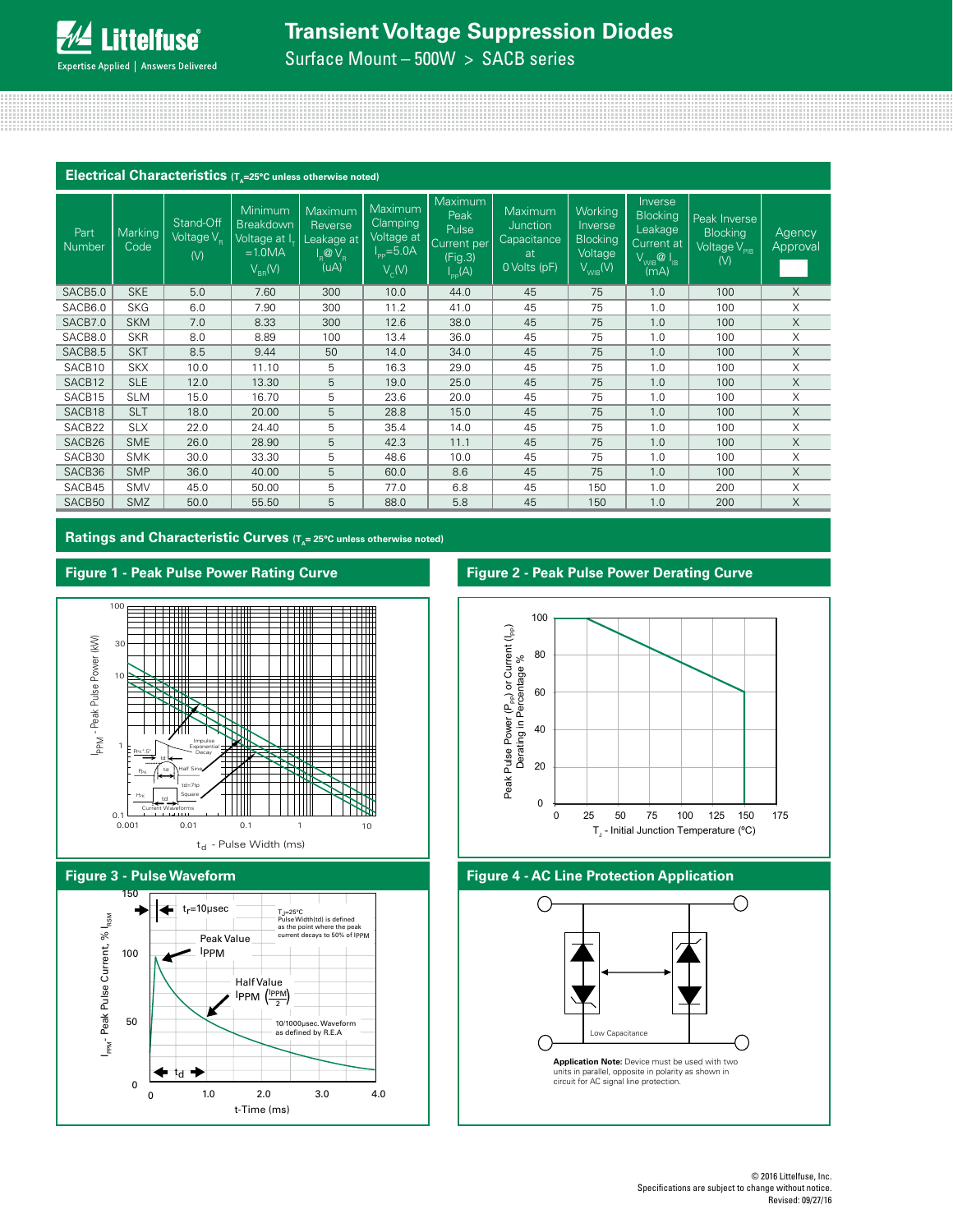# **Transient Voltage Suppression Diodes**

Surface Mount – 500W > SACB series



#### **Soldering Parameters**

| <b>Reflow Condition</b> |                                                    | Lead-free<br>assembly |  |  |
|-------------------------|----------------------------------------------------|-----------------------|--|--|
|                         | - Temperature Min (T <sub>s(min</sub> )            | $150^{\circ}$ C       |  |  |
| Pre Heat                | - Temperature Max (T <sub>s(max)</sub> )           | $200^{\circ}$ C       |  |  |
|                         | - Time (min to max) $(t_s)$                        | 60 - 180 secs         |  |  |
| to peak                 | Average ramp up rate (Liquidus Temp $(T_{\alpha})$ | 3°C/second max        |  |  |
|                         | $T_{S(max)}$ to $T_A$ - Ramp-up Rate               | 3°C/second max        |  |  |
| Reflow                  | - Temperature $(T_{\Delta})$ (Liquidus)            | $217^{\circ}$ C       |  |  |
|                         | - Time (min to max) (t)                            | $60 - 150$ seconds    |  |  |
|                         | Peak Temperature (T <sub>D</sub> )                 | 260+0/-5 °C           |  |  |
| Temperature $(t_{n})$   | Time within 5°C of actual peak                     | $20 - 40$ seconds     |  |  |
| Ramp-down Rate          |                                                    | 6°C/second max        |  |  |
|                         | Time 25°C to peak Temperature (T <sub>a</sub> )    | 8 minutes Max.        |  |  |
| Do not exceed           |                                                    | $260^{\circ}$ C       |  |  |

**Case** JEDEC DO-214AA molded plastic body

**Polarity** Color band denotes cathode except Bidirectional

**Terminal** Matte Tin-plated leads. Solderable per JESD22-B102.

over glass passivated junction.



# **Flow/Wave Soldering (Solder Dipping)**

| <b>Peak Temperature:</b> | 265°C      |  |
|--------------------------|------------|--|
| Dipping Time:            | 10 seconds |  |
| Soldering:               | 1 time     |  |

# **Environmental Specifications**

| <b>High Temp. Storage</b>  | JESD22-A103              |
|----------------------------|--------------------------|
| <b>HTRB</b>                | JESD22-A108              |
| <b>Temperature Cycling</b> | JESD22-A104              |
| <b>MSL</b>                 | JEDEC-J-STD-020, Level 1 |
| H3TRB                      | JESD22-A101              |
| <b>RSH</b>                 | JFSD22-A111              |

**Dimensions**

**Physical Specifications**

**Weight** 0.003oz., 0.093g



| <b>Dimensions</b> | Inches |            | <b>Millimeters</b> |            |  |
|-------------------|--------|------------|--------------------|------------|--|
|                   | Min    | <b>Max</b> | Min                | <b>Max</b> |  |
| A                 | 0.077  | 0.086      | 1.950              | 2.200      |  |
| В                 | 0.160  | 0.180      | 4.060              | 4.570      |  |
| C                 | 0.130  | 0.155      | 3.300              | 3.940      |  |
| D                 | 0.084  | 0.096      | 2.130              | 2.440      |  |
| F                 | 0.030  | 0.060      | 0.760              | 1.520      |  |
| F                 |        | 0.008      |                    | 0.203      |  |
| G                 | 0.205  | 0.220      | 5.210              | 5.590      |  |
| н                 | 0.006  | 0.012      | 0.152              | 0.305      |  |

© 2016 Littelfuse, Inc. Specifications are subject to change without notice. Revised: 09/27/16